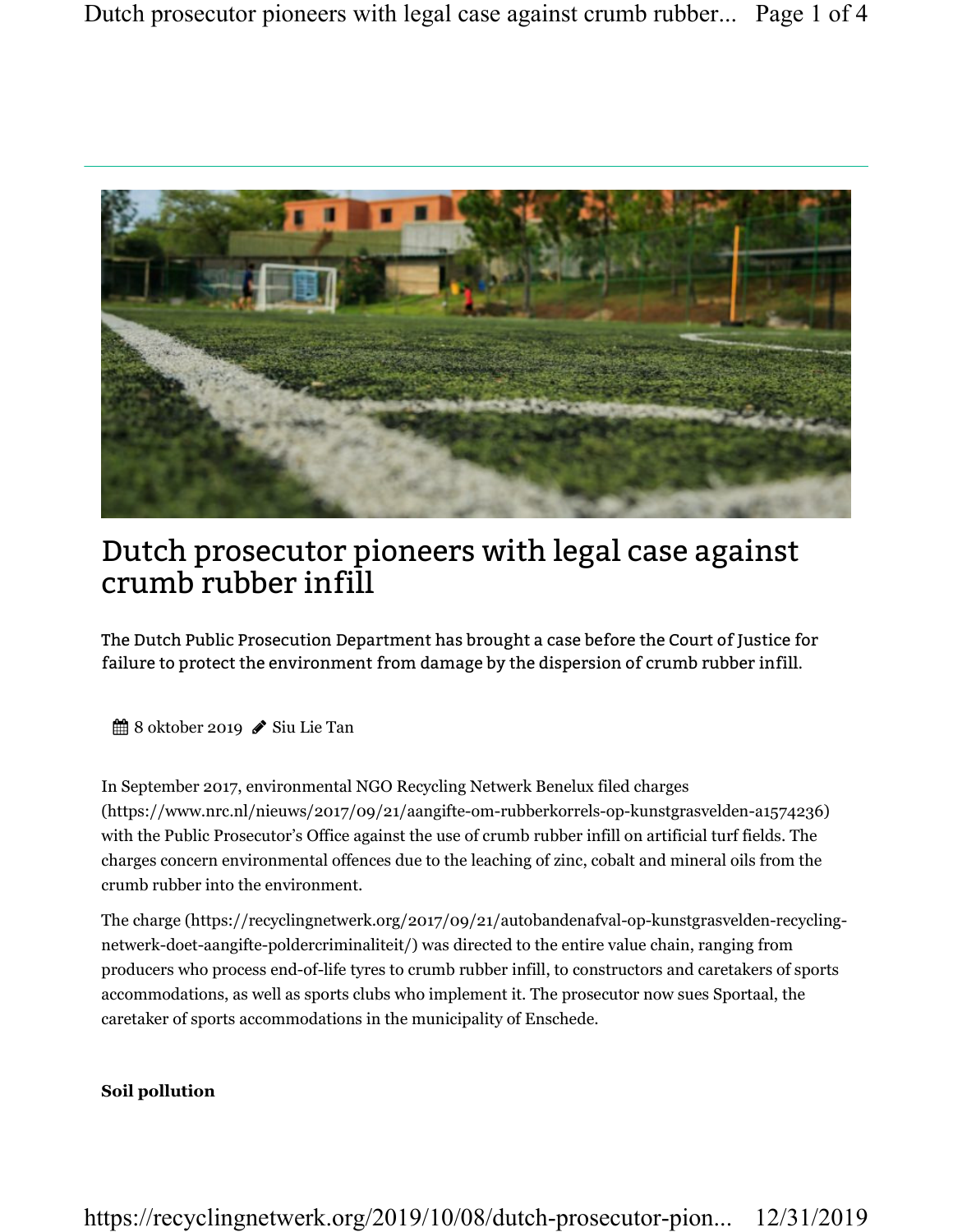Under Dutch law, it is prohibited to pollute the soil. This is stated in the Wet Bodembescherming (https://wetten.overheid.nl/jci1.3:c:BWBR0003994&hoofdstuk=III&artikel=13&z=2017-01- 01&g=2017-01-01) (Soil Protection Law). Article 13

(https://wetten.overheid.nl/jci1.3:c:BWBR0003994&hoofdstuk=III&artikel=13&z=2017-01- 01&g=2017-01-01) dictates to take all measures necessary to prevent pollution of the soil. The law contains a duty of care, which obligates relevant actors to prevent pollution of the soil, and to remediate the effects of pollution whenever pollution of the soil has occurred.

In spite of several documents developed over the years by industry stakeholders to implement the duty of care, in practice, the crumb rubber infill disperses into the environment. It contaminates the soil with heavy metals, mineral oil and other chemicals of concern. Furthermore, the rubber crumbs break down into microplastics. The European Chemicals Agency (ECHA (https://echa.europa.eu/)) is currently assessing crumb rubber infill in the preparation for the restriction dossier on microplastics (https://www.sportsturf.eu/article/29074/echa-calls-for-total-ban-on-plastic-infill) under REACH.

The official Dutch Institute for Health and the Environment (RIVM (https://www.rivm.nl/)) published its report The environmental impact of rubber infill near artificial turf fields (https://www.rivm.nl/publicaties/verkenning-milieueffecten-rubbergranulaat-bij-kunstgrasvelden) in July 2018. RIVM concludes in the report that zinc, cobalt and mineral oil leach from the rubber granules, and can create negative environmental impact on the soil around and in the sublayers of the synthetic turf field.

#### **Consequences**

This court case can have far-reaching consequences for the nearly 2000 artificial turf fields in the Netherlands currently filled with crumb rubber.

Since there are ample alternatives at hand to implement, such as cork infill, hybrid or non-infill artificial turf fields, Recycling Netwerk (https://recyclingnetwerk.org/) hopes municipalities and caretaking organizations will take account for the total cost of ownership and consider the environmental effects when selecting materials for their sports accommodations.

The first hearing was to take place before the Meervoudig Economische Strafkamer (Economic Criminal Chamber) on the 19th of September, but was rescheduled due to illness of the counsellor who represents Sportaal.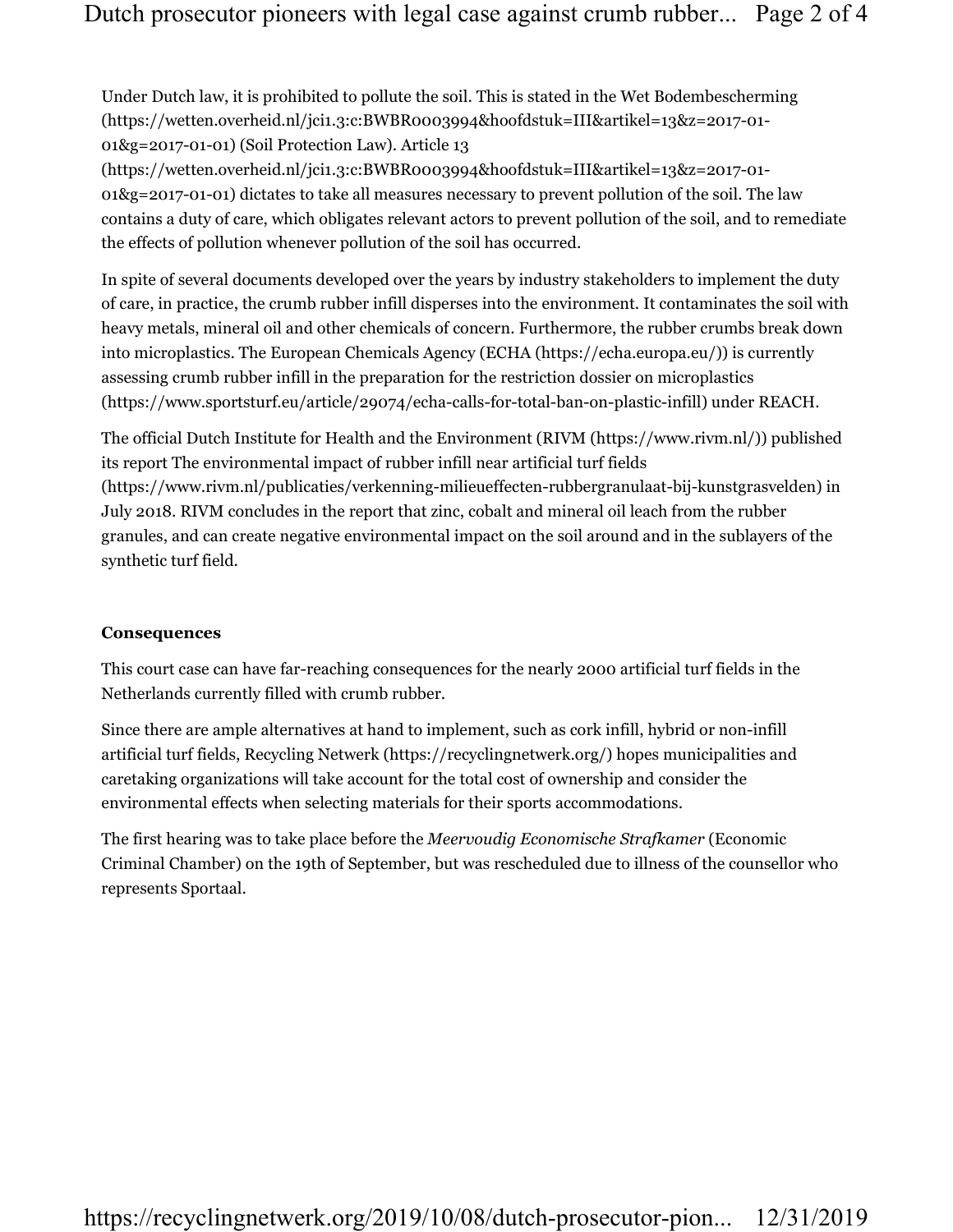## Read also:

Tubantia, Bom onder kunstgrasvelden? Justitie vervolgt Enschede om rubberkorrels (https://www.tubantia.nl/enschede/bom-onderkunstgrasvelden-justitie-vervolgt-enschede-om-rubberkorrels~a5f3d602/? referrer=https://www.google.com/), 19 september 2019

Zembla, OM start eerste rechtszaak tegen beheerder van kunstgrasvelden (https://www.bnnvara.nl/zembla/artikelen/om-start-eerste-strafzaaktegen-beheerder), 20 september 2019

## Dit delen:

 (https://recyclingnetwerk.org/2019/10/08/dutch-prosecutor-pioneers-with-legal-case-against-crumb-rubber-infill/? share=twitter&nb=1)

 (https://recyclingnetwerk.org/2019/10/08/dutch-prosecutor-pioneers-with-legal-case-against-crumb-rubber-infill/? share=facebook&nb=1)

 (https://api.whatsapp.com/send?text=Dutch%20prosecutor%20pioneers%20with%20legal%20case%20against% 20crumb%20rubber%20infill%20https%3A%2F%2Frecyclingnetwerk.org%2F2019%2F10%2F08%2Fdutchprosecutor-pioneers-with-legal-case-against-crumb-rubber-infill%2F)

 (https://recyclingnetwerk.org/2019/10/08/dutch-prosecutor-pioneers-with-legal-case-against-crumb-rubber-infill/? share=linkedin&nb=1)

# Deel dit artikel

 (https://www.facebook.com/sharer.php? u=https%3A%2F%2Frecyclingnetwerk.org% 2F2019%2F10%2F08%2Fdutch-prosecutorpioneers-with-legal-case-against-crumb-rubberinfill%2F) (https://www.twitter.com/share?